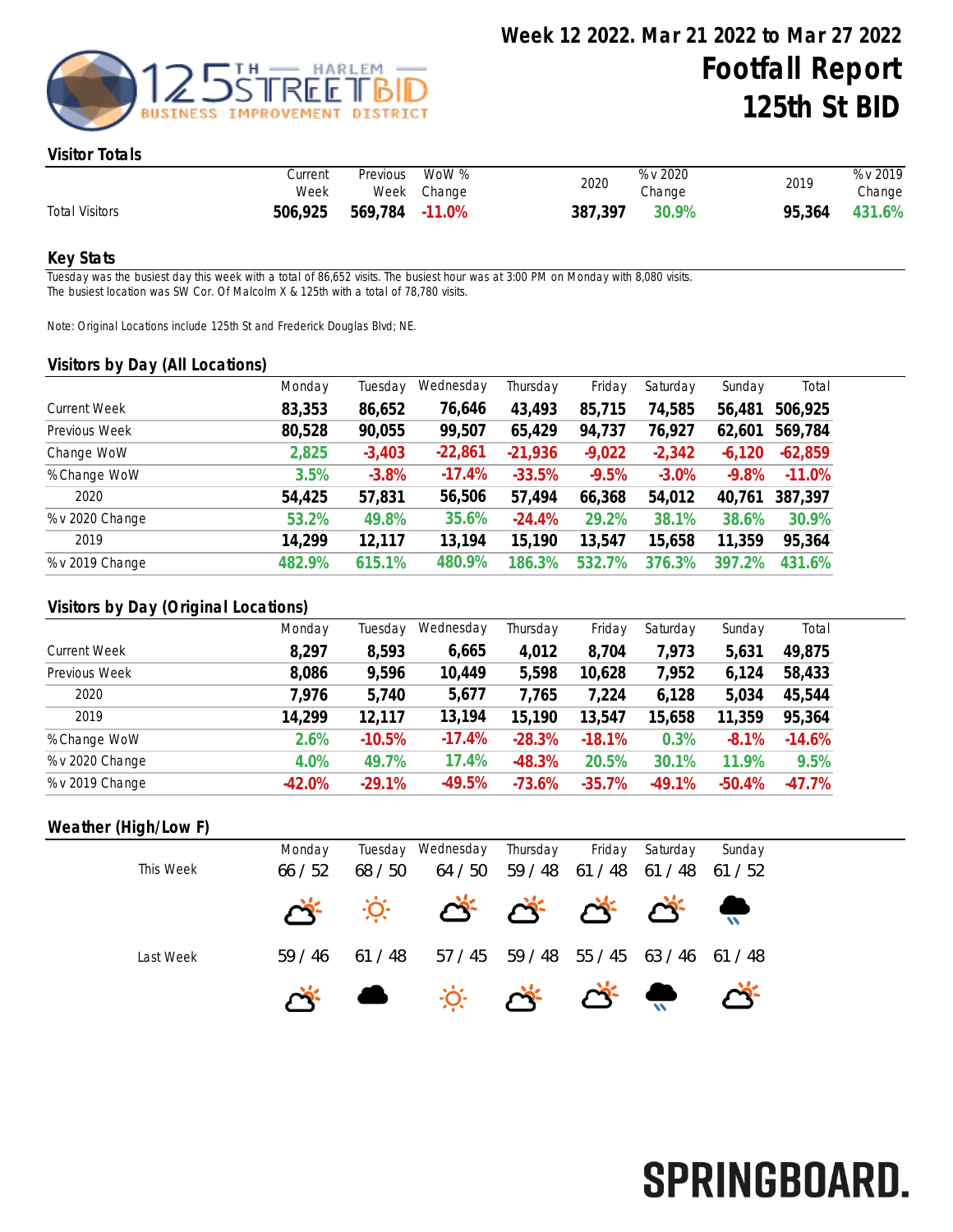

#### Visitors by Day (All Locations)

## % Share of Visitors by Day



Early Evening 5:00PM - 7:59PM Evening 8:00PM - 11:59PM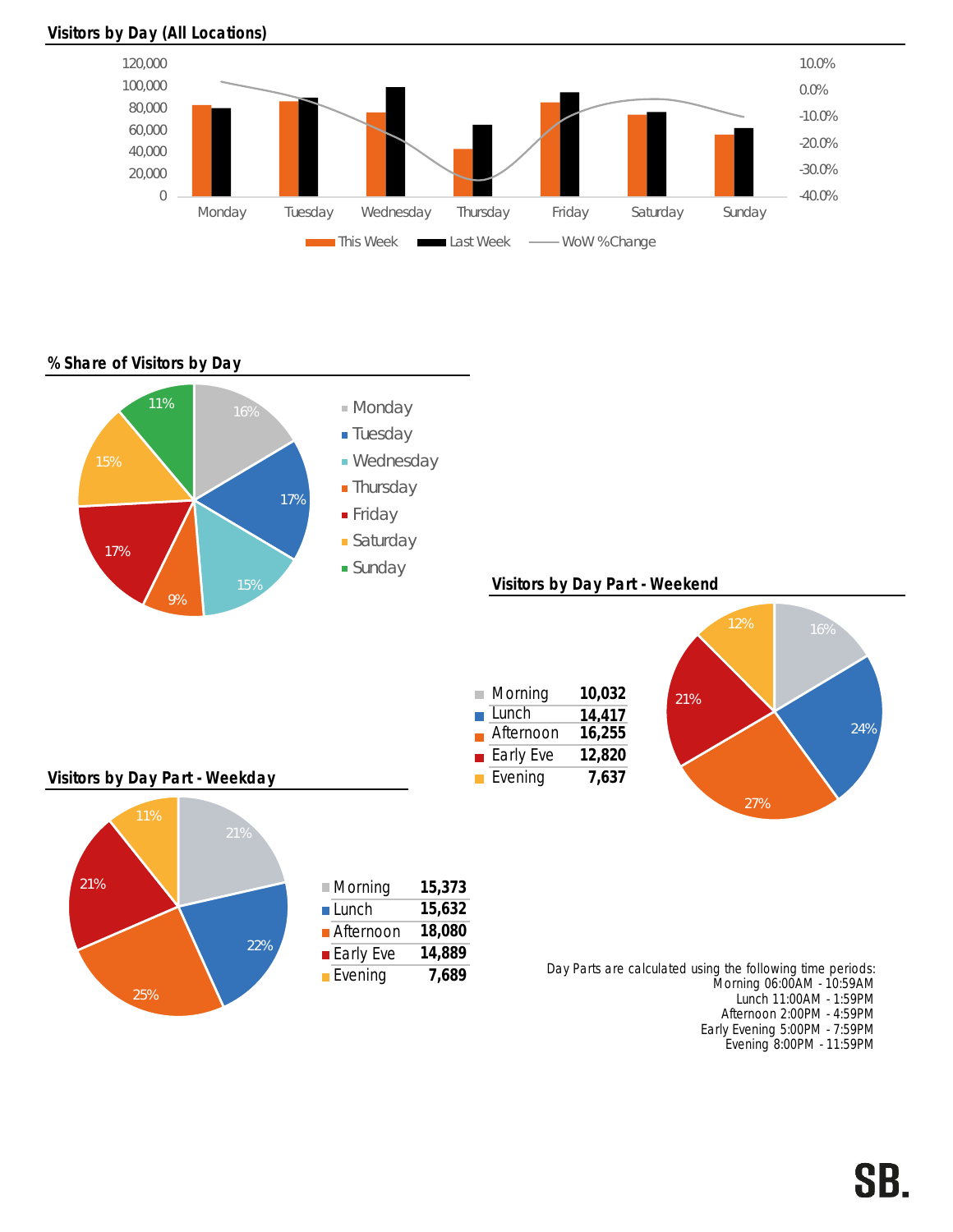

Visitors by Hour



|       | Monday |       | Tuesday Wednesday | Thursday | Friday | Saturday | Sunday |
|-------|--------|-------|-------------------|----------|--------|----------|--------|
| 6:00  | 1,001  | 1,208 | 1,137             | 527      | 1,313  | 756      | 771    |
| 7:00  | 2,600  | 2,811 | 3,120             | 1,466    | 2,824  | 1,568    | 866    |
| 8:00  | 4,098  | 3,917 | 3,442             | 1,720    | 3,881  | 2,086    | 1,765  |
| 9:00  | 4,917  | 5,082 | 4,201             | 1,993    | 4,564  | 2,876    | 2,693  |
| 10:00 | 4,728  | 5,221 | 3,758             | 1,879    | 5,455  | 3,740    | 2,942  |
| 11:00 | 5,149  | 5,411 | 4,626             | 2,276    | 5,617  | 4,291    | 3,718  |
| 12:00 | 5,667  | 6,231 | 5,880             | 2,377    | 6,617  | 5,623    | 4,239  |
| 13:00 | 6,526  | 6,842 | 5,689             | 2,472    | 6,778  | 6,364    | 4,598  |
| 14:00 | 5,813  | 6,010 | 5,757             | 2,252    | 6,512  | 6,050    | 4,691  |
| 15:00 | 7,498  | 7,720 | 6,477             | 3,118    | 6,537  | 6,162    | 4,890  |
| 16:00 | 8,080  | 7,285 | 6,614             | 4,032    | 6,693  | 5,990    | 4,726  |
| 17:00 | 5,978  | 6,731 | 5,731             | 4,392    | 6,385  | 5,645    | 4,227  |
| 18:00 | 5,293  | 5,657 | 5,163             | 4,069    | 5,748  | 5,199    | 3,517  |
| 19:00 | 4,251  | 4,250 | 3,706             | 2,778    | 4,314  | 4,263    | 2,789  |
| 20:00 | 3,017  | 2,978 | 2,836             | 2,187    | 3,254  | 3,494    | 2,073  |
| 21:00 | 1,950  | 1,995 | 1,965             | 1,629    | 2,153  | 2,527    | 1,564  |
| 22:00 | 1,721  | 1,590 | 1,718             | 1,267    | 1,852  | 1,836    | 1,415  |
| 23:00 | 1,464  | 1,342 | 1,065             | 813      | 1,647  | 1,305    | 1,059  |